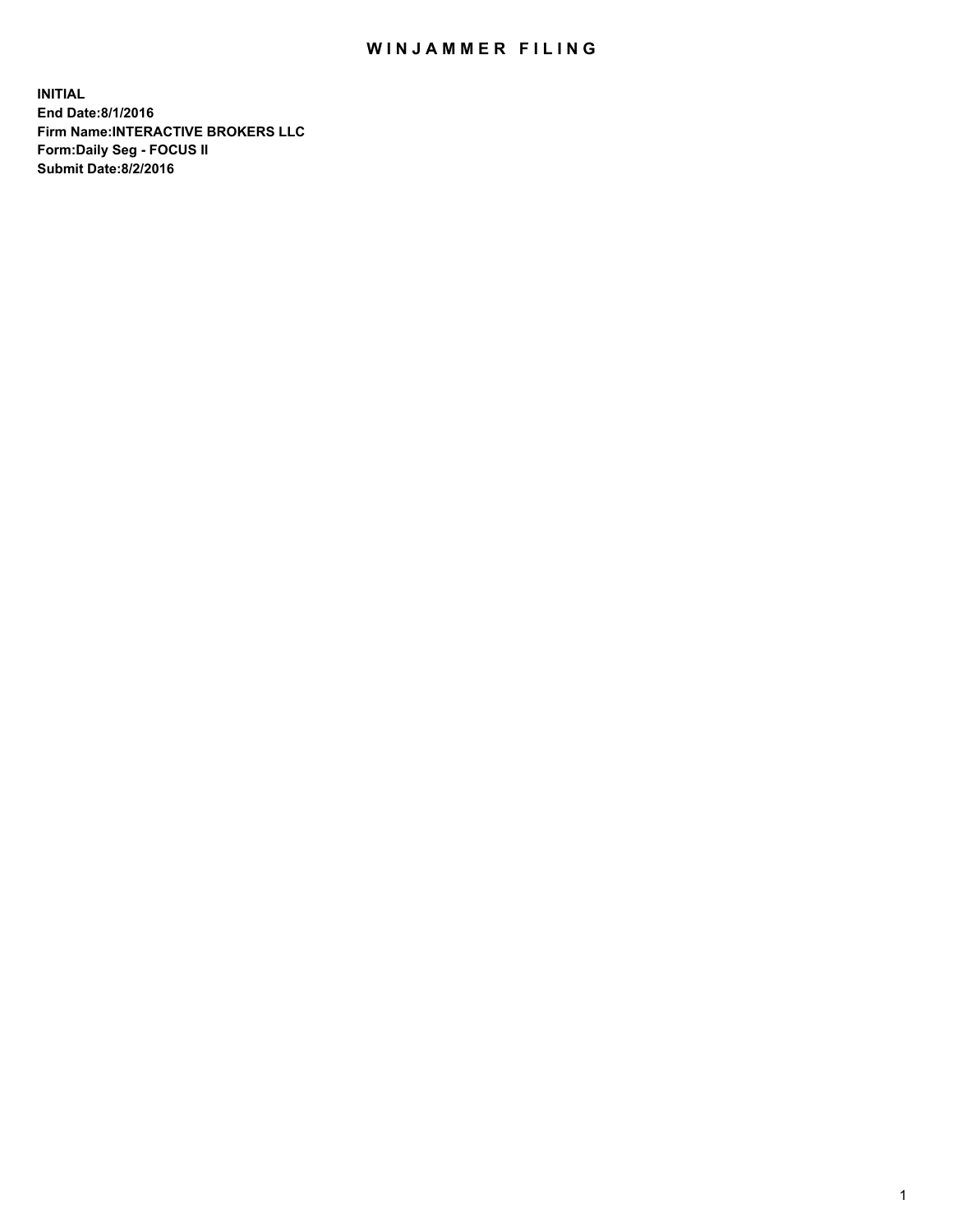## **INITIAL End Date:8/1/2016 Firm Name:INTERACTIVE BROKERS LLC Form:Daily Seg - FOCUS II Submit Date:8/2/2016 Daily Segregation - Cover Page**

| Name of Company<br><b>Contact Name</b><br><b>Contact Phone Number</b><br><b>Contact Email Address</b>                                                                                                                                                                                                                          | <b>INTERACTIVE BROKERS LLC</b><br>James Menicucci<br>203-618-8085<br>jmenicucci@interactivebrokers.c<br>om |
|--------------------------------------------------------------------------------------------------------------------------------------------------------------------------------------------------------------------------------------------------------------------------------------------------------------------------------|------------------------------------------------------------------------------------------------------------|
| FCM's Customer Segregated Funds Residual Interest Target (choose one):<br>a. Minimum dollar amount: ; or<br>b. Minimum percentage of customer segregated funds required:%; or<br>c. Dollar amount range between: and; or<br>d. Percentage range of customer segregated funds required between:% and%.                          | $\overline{\mathbf{0}}$<br>$\overline{\mathbf{0}}$<br>155,000,000 245,000,000<br>00                        |
| FCM's Customer Secured Amount Funds Residual Interest Target (choose one):<br>a. Minimum dollar amount: ; or<br>b. Minimum percentage of customer secured funds required:%; or<br>c. Dollar amount range between: and; or<br>d. Percentage range of customer secured funds required between: % and %.                          | $\overline{\mathbf{0}}$<br>$\mathbf 0$<br>80,000,000 120,000,000<br>00                                     |
| FCM's Cleared Swaps Customer Collateral Residual Interest Target (choose one):<br>a. Minimum dollar amount: ; or<br>b. Minimum percentage of cleared swaps customer collateral required:% ; or<br>c. Dollar amount range between: and; or<br>d. Percentage range of cleared swaps customer collateral required between:% and%. | $\overline{\mathbf{0}}$<br>$\underline{\mathbf{0}}$<br>0 <sub>0</sub><br>0 <sub>0</sub>                    |

Attach supporting documents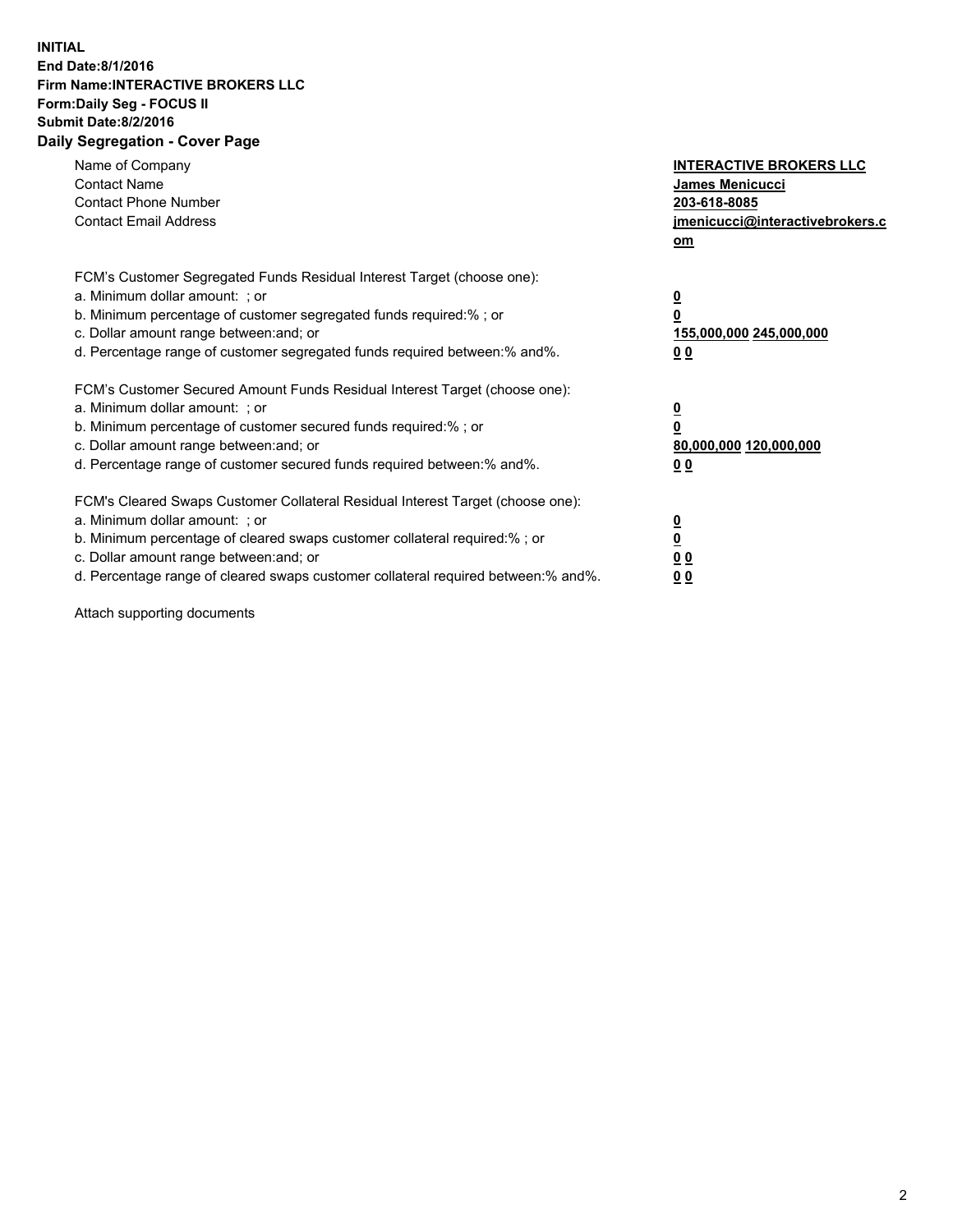## **INITIAL End Date:8/1/2016 Firm Name:INTERACTIVE BROKERS LLC Form:Daily Seg - FOCUS II Submit Date:8/2/2016 Daily Segregation - Secured Amounts**

|     | Foreign Futures and Foreign Options Secured Amounts                                         |                                  |
|-----|---------------------------------------------------------------------------------------------|----------------------------------|
|     | Amount required to be set aside pursuant to law, rule or regulation of a foreign            | $0$ [7305]                       |
|     | government or a rule of a self-regulatory organization authorized thereunder                |                                  |
| 1.  | Net ledger balance - Foreign Futures and Foreign Option Trading - All Customers             |                                  |
|     | A. Cash                                                                                     | 348,691,812 [7315]               |
|     | B. Securities (at market)                                                                   | $0$ [7317]                       |
| 2.  | Net unrealized profit (loss) in open futures contracts traded on a foreign board of trade   | 11,409,132 [7325]                |
| 3.  | Exchange traded options                                                                     |                                  |
|     | a. Market value of open option contracts purchased on a foreign board of trade              | 266,065 [7335]                   |
|     | b. Market value of open contracts granted (sold) on a foreign board of trade                | -44,555 [7337]                   |
| 4.  | Net equity (deficit) (add lines 1.2. and 3.)                                                | 360, 322, 454 [7345]             |
| 5.  | Account liquidating to a deficit and account with a debit balances - gross amount           | 432,765 [7351]                   |
|     | Less: amount offset by customer owned securities                                            | 0 [7352] 432,765 [7354]          |
| 6.  | Amount required to be set aside as the secured amount - Net Liquidating Equity              | 360,755,219 [7355]               |
|     | Method (add lines 4 and 5)                                                                  |                                  |
| 7.  | Greater of amount required to be set aside pursuant to foreign jurisdiction (above) or line | 360,755,219 [7360]               |
|     | 6.                                                                                          |                                  |
|     | FUNDS DEPOSITED IN SEPARATE REGULATION 30.7 ACCOUNTS                                        |                                  |
| 1.  | Cash in banks                                                                               |                                  |
|     | A. Banks located in the United States                                                       | 2,820,625 [7500]                 |
|     | B. Other banks qualified under Regulation 30.7                                              | 0 [7520] 2,820,625 [7530]        |
| 2.  | Securities                                                                                  |                                  |
|     | A. In safekeeping with banks located in the United States                                   | 399,650,360 [7540]               |
|     | B. In safekeeping with other banks qualified under Regulation 30.7                          | 0 [7560] 399,650,360 [7570]      |
| 3.  | Equities with registered futures commission merchants                                       |                                  |
|     | A. Cash                                                                                     | $0$ [7580]                       |
|     | <b>B.</b> Securities                                                                        | $0$ [7590]                       |
|     | C. Unrealized gain (loss) on open futures contracts                                         | $0$ [7600]                       |
|     | D. Value of long option contracts                                                           | $0$ [7610]                       |
|     | E. Value of short option contracts                                                          | 0 [7615] 0 [7620]                |
| 4.  | Amounts held by clearing organizations of foreign boards of trade                           |                                  |
|     | A. Cash                                                                                     | $0$ [7640]                       |
|     | <b>B.</b> Securities                                                                        | $0$ [7650]                       |
|     | C. Amount due to (from) clearing organization - daily variation                             | $0$ [7660]                       |
|     | D. Value of long option contracts                                                           | $0$ [7670]                       |
|     | E. Value of short option contracts                                                          | 0 [7675] 0 [7680]                |
| 5.  | Amounts held by members of foreign boards of trade                                          |                                  |
|     | A. Cash                                                                                     | 76,458,380 [7700]                |
|     | <b>B.</b> Securities                                                                        | $0$ [7710]                       |
|     | C. Unrealized gain (loss) on open futures contracts                                         | 5,519,195 [7720]                 |
|     | D. Value of long option contracts                                                           | 266,056 [7730]                   |
|     | E. Value of short option contracts                                                          | -44,555 [7735] 82,199,076 [7740] |
| 6.  | Amounts with other depositories designated by a foreign board of trade                      | $0$ [7760]                       |
| 7.  | Segregated funds on hand                                                                    |                                  |
| 8.  |                                                                                             | $0$ [7765]                       |
| 9.  | Total funds in separate section 30.7 accounts                                               | 484,670,061 [7770]               |
|     | Excess (deficiency) Set Aside for Secured Amount (subtract line 7 Secured Statement         | 123,914,842 [7380]               |
| 10. | Page 1 from Line 8)                                                                         |                                  |
| 11. | Management Target Amount for Excess funds in separate section 30.7 accounts                 | 80,000,000 [7780]                |
|     | Excess (deficiency) funds in separate 30.7 accounts over (under) Management Target          | 43,914,842 [7785]                |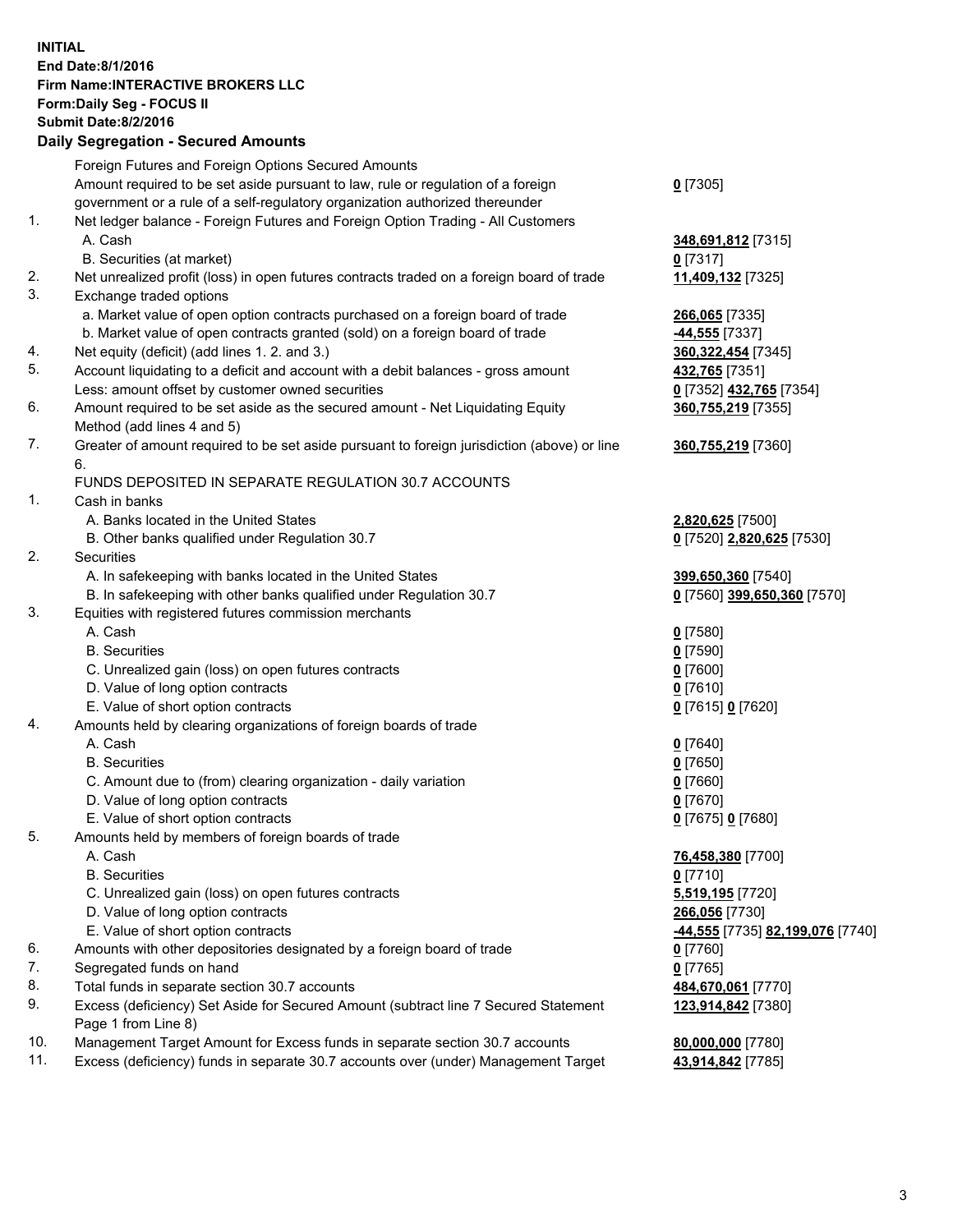**INITIAL End Date:8/1/2016 Firm Name:INTERACTIVE BROKERS LLC Form:Daily Seg - FOCUS II Submit Date:8/2/2016 Daily Segregation - Segregation Statement** SEGREGATION REQUIREMENTS(Section 4d(2) of the CEAct) 1. Net ledger balance A. Cash **3,083,345,801** [7010] B. Securities (at market) **0** [7020] 2. Net unrealized profit (loss) in open futures contracts traded on a contract market **-97,833,332** [7030] 3. Exchange traded options A. Add market value of open option contracts purchased on a contract market **157,818,652** [7032] B. Deduct market value of open option contracts granted (sold) on a contract market **-225,225,298** [7033] 4. Net equity (deficit) (add lines 1, 2 and 3) **2,918,105,823** [7040] 5. Accounts liquidating to a deficit and accounts with debit balances - gross amount **61,706** [7045] Less: amount offset by customer securities **0** [7047] **61,706** [7050] 6. Amount required to be segregated (add lines 4 and 5) **2,918,167,529** [7060] FUNDS IN SEGREGATED ACCOUNTS 7. Deposited in segregated funds bank accounts A. Cash **195,224,756** [7070] B. Securities representing investments of customers' funds (at market) **1,809,446,950** [7080] C. Securities held for particular customers or option customers in lieu of cash (at market) **0** [7090] 8. Margins on deposit with derivatives clearing organizations of contract markets A. Cash **28,663,406** [7100] B. Securities representing investments of customers' funds (at market) **1,174,685,079** [7110] C. Securities held for particular customers or option customers in lieu of cash (at market) **0** [7120] 9. Net settlement from (to) derivatives clearing organizations of contract markets **-3,309,510** [7130] 10. Exchange traded options A. Value of open long option contracts **157,814,667** [7132] B. Value of open short option contracts **-225,221,260** [7133] 11. Net equities with other FCMs A. Net liquidating equity **0** [7140] B. Securities representing investments of customers' funds (at market) **0** [7160] C. Securities held for particular customers or option customers in lieu of cash (at market) **0** [7170] 12. Segregated funds on hand **0** [7150] 13. Total amount in segregation (add lines 7 through 12) **3,137,304,088** [7180] 14. Excess (deficiency) funds in segregation (subtract line 6 from line 13) **219,136,559** [7190] 15. Management Target Amount for Excess funds in segregation **155,000,000** [7194] 16. Excess (deficiency) funds in segregation over (under) Management Target Amount **64,136,559** [7198]

Excess